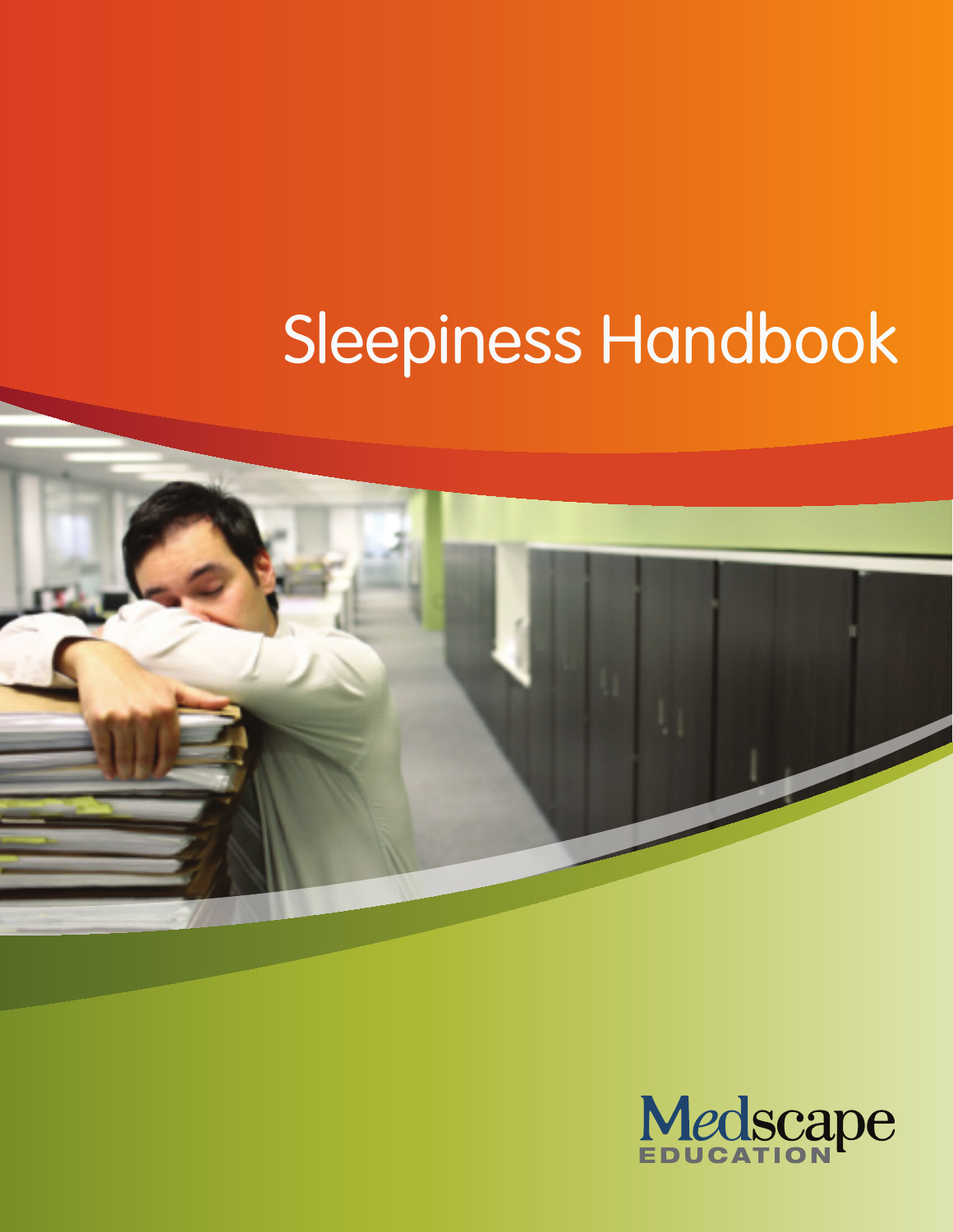

## Is Excessive Sleepiness Affecting You and Your Family?

#### **A positive answer to any of these questions may indicate excessive sleepiness.**

- Are you often sleepy when you should be awake?
- Are you relying on coffee and caffeinated soft drinks to get through the day?
- Are you or do you know of a teenager who has trouble falling asleep at night and struggles to get up in the morning?
- Are you or do you know of an older adult who gets

 sleepy early in the evening and awakens before sunrise?

- Do you snore or have trouble breathing during sleep?
- Do you have uncomfortable feelings in your legs that keep you from sleeping?
- Does someone in your family work at night and have difficulty getting to sleep during the day?
- Do you sleep long hours, but you just don't wake up feeling refreshed?



## Excessive Sleepiness Is a Serious Problem

- People with excessive sleepiness have trouble with memory and concentration.
- Students with excessive sleepiness get lower grades and have lower graduation rates than other students.
- Excessive sleepiness affects job performance. One survey reported that 46% of Americans say that they have missed work or made mistakes at work at least once in the previous 3 months because of excessive sleepiness.
- Excessive sleepiness is a major cause of traffic accidents. People with excessive sleepiness don't react as quickly and they have more accidents. The National Highway Traffic Safety Administration

 estimates that at least 100,000 accidents per year are the direct result of driver fatigue. Drivers who fall asleep at the wheel are particularly dangerous because they crash head-on at full speed without trying to brake or turn.

- Excessive sleepiness affects family relationships. People with excessive sleepiness can be irritable and hard to live with. They may be too tired to enjoy their time with family and friends. They may have sleep disorders with snoring and movements during sleep that disturb their bed partner's sleep as well.
- Many medical and psychiatric disorders are associated with poor sleep, including high blood pressure, heart disease, obesity, diabetes, depression, and anxiety disorders.
- Excessive sleepiness is common. In one survey, 26% reported getting a good night's sleep only a few days per month, and 24% said that their sleep problems have some impact on their daily lives. Half of the respondents said that they were tired or fatigued at least one day per week, and 17% said this happens every day or almost every day.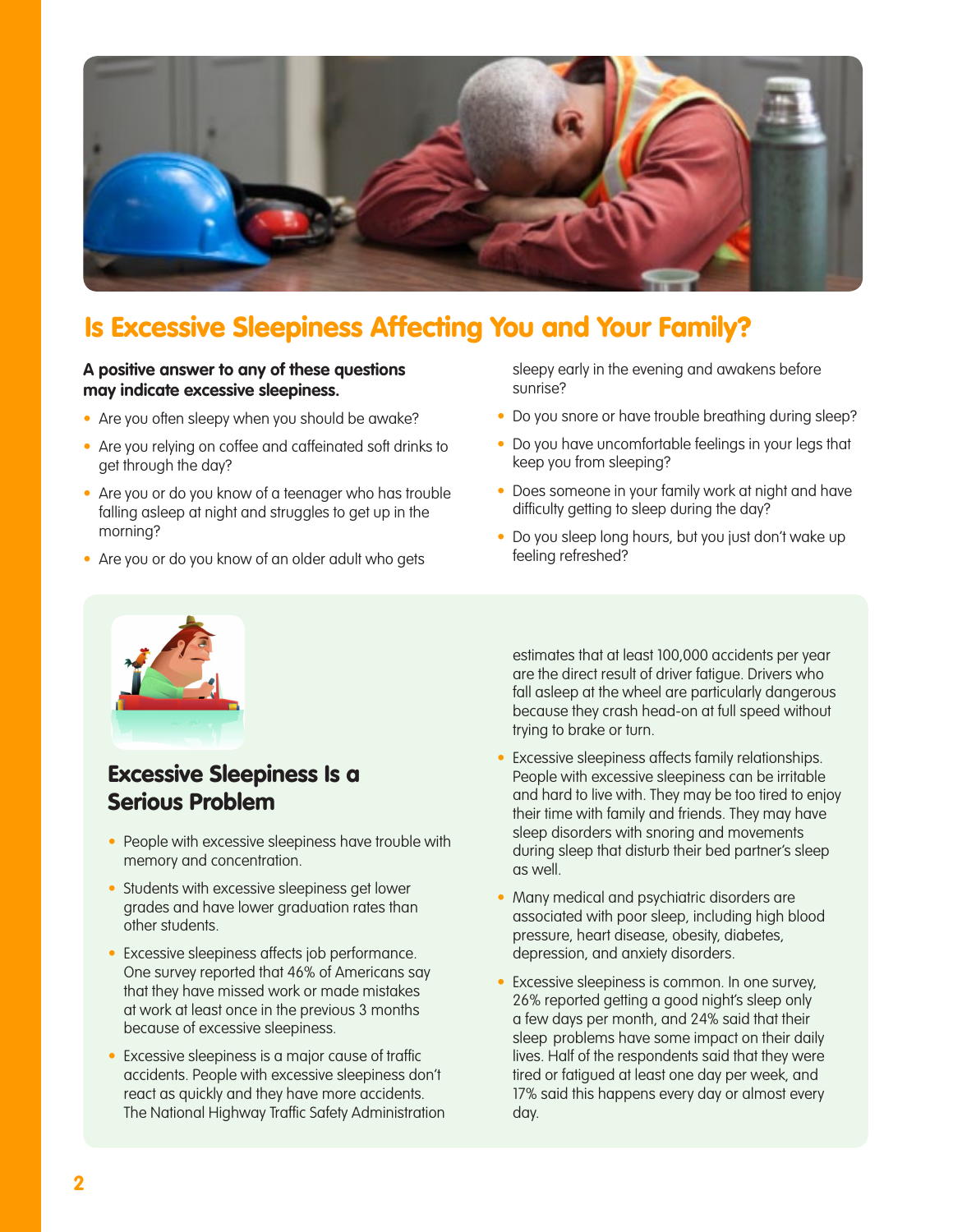## **Clinical Practice Tool EPWORTH SLEEPINESS SCALE**

| Name: |  |
|-------|--|
| Date: |  |
| Age:  |  |

How likely are you to doze off or fall asleep in the following situations, in contrast to just feeling tired? This refers to your usual behavior in recent times. Even if you have not done some of these things recently, consider how they would have affected you. Use the following scale to choose the *most appropriate number* for each situation:

#### 0 = would **never** doze 1 = **slight** chance of dozing 2 = **moderate** chance of dozing 3 = **high** chance of dozing

| <b>Situation</b>                                                 | <b>Chance of</b><br><b>Dozing</b> |
|------------------------------------------------------------------|-----------------------------------|
| Sitting and reading                                              |                                   |
| Watching television                                              |                                   |
| Sitting inactive in a public place (eg, at a theater or meeting) |                                   |
| As a passenger in a car for an hour without a break              |                                   |
| Lying down to rest in the afternoon when circumstances permit    |                                   |
| Sitting and talking to someone                                   |                                   |
| Sitting quietly after a lunch without alcohol consumption        |                                   |
| In a car while stopped for a few minutes in traffic              |                                   |
| <b>TOTAL:</b>                                                    |                                   |

### **Interpreting Results**

0-10 Average score; normal population 11 and up Insufficient sleep; consider improving sleep hygiene; consultation with a sleep specialist recommended

Johns MW. A new method for measuring daytime sleepiness: the Epworth sleepiness scale. *Sleep*. 1991;14:540-545. Johns MW, Hocking B. Daytime sleepiness and sleep habits of Australian workers. *Sleep*. 1997;20:844-849.

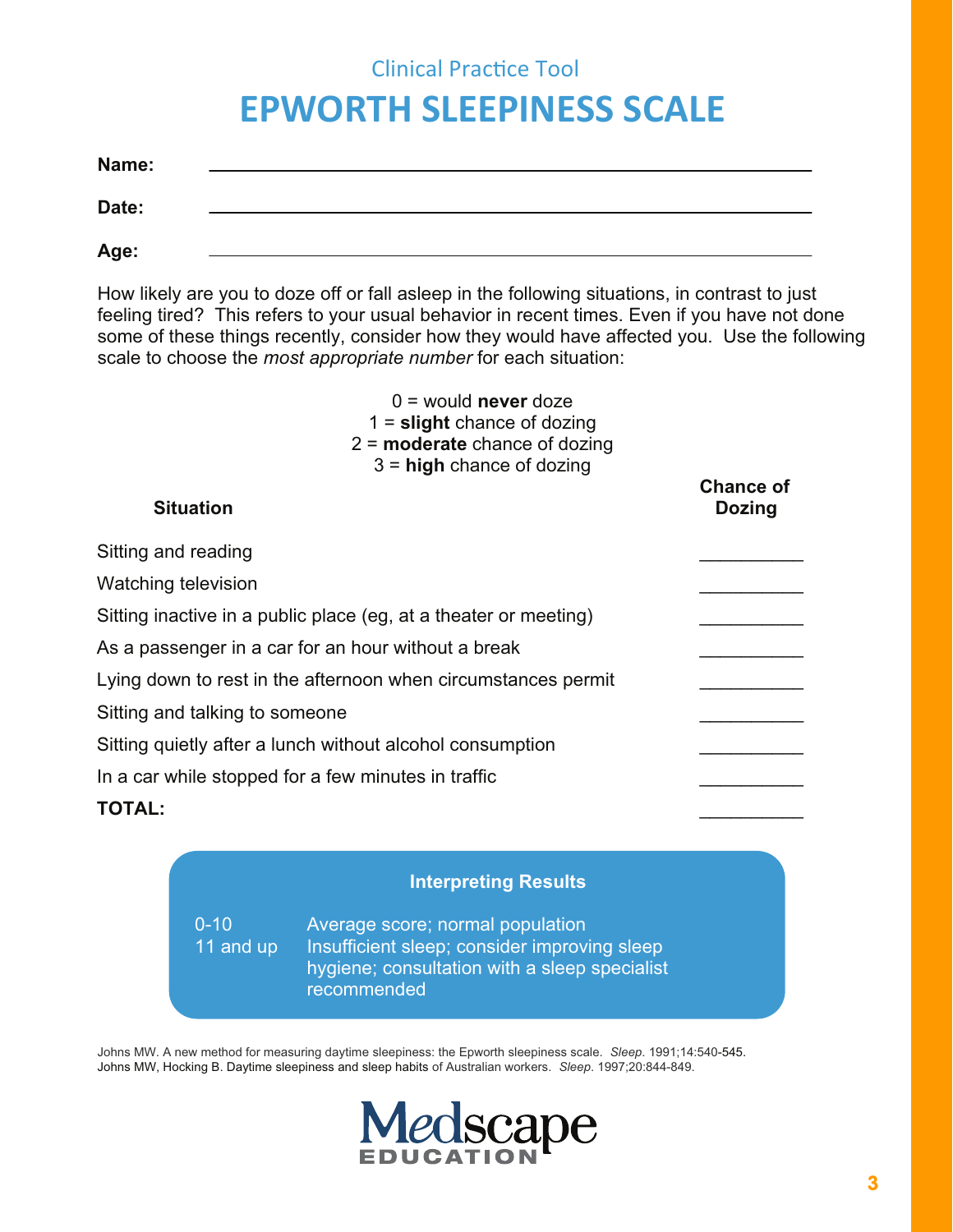

## What You Can Expect From Your Healthcare Provider if You Have Excessive Sleepiness?

When you visit your healthcare provider to discuss your excessive sleepiness, you will be providing him or her with detailed information about your sleep. Your primary care provider can often identify the cause of excessive sleepiness and offer help.

To identify and treat the cause of your excessive sleepiness, your healthcare provider will probably ask questions like these:

- When did this problem begin, and how often does it happen?
- When do you usually go to bed and when do you get up?
- How long does it take you to fall asleep?
- If you wake up during the night, how long does it take to fall back asleep?
- Do you snore? Do you ever wake up gasping for breath?
- Do you feel refreshed when you get up in the morning, or is it hard to get out of bed?
- Do you fall asleep during the day?
- Do you use tobacco or alcohol? When and how much?
- How much coffee, tea, and other caffeinated beverages do you drink?
- Do you ever use sleeping pills?
- Are you under stress? Has anything stressful happened recently, like a divorce or job loss?
- Do you find yourself worrying when you are trying to fall asleep?
- Do other family members have trouble sleeping?
- Do you travel often? Have you traveled recently?

Your healthcare provider may also ask you to fill out a questionnaire like the Epworth Sleepiness Scale on page 3 or keep a sleep diary like on page 6. If you can, you might fill out either of these forms to help you prepare for the office visit. Bring the diary and Epworth Sleepiness Scale with you and show them to your healthcare provider.

Your healthcare provider is likely to review your medications, including those prescribed by other providers, as well as over-the-counter medications and supplements. You might consider bringing all your medications with you.

Your healthcare provider may do a physical examination to rule out medical causes of excessive sleepiness.

Depending on the information you provide, your healthcare provider may want to do further testing. A blood test might be needed if there is a possible thyroid problem. If you might have a sleep-related breathing disorder, such as sleep apnea, you may be asked to spend a night in a sleep laboratory where tests are done as you sleep.

Your healthcare provider may need 2 or 3 visits to provide a specific diagnosis and treatment. Of course, treatment will depend on the diagnosis.

- Your healthcare provider may discuss a possible change in your medications to eliminate any that cause sleep problems.
- If you have sleep apnea, you may need an apparatus to help you breathe during the night.
- Circadian rhythm disorders, those caused by an internal clock that does not match your sleeping schedule, may be treated by exposure to bright lights at particular times of the day.
- Behavioral treatment, such as changing your habits and sleeping environment, can be very effective for some sleep disorders.
- Relaxation techniques may be helpful if anxiety keeps you from falling asleep.
- If your sleep problems are caused by depression or anxiety disorders, those underlying causes should be treated appropriately.
- Your healthcare provider may decide to prescribe medication to help you sleep.
- If necessary, if your problem persists after your treatments are in place, other medications that can help you stay alert during the day may be prescribed.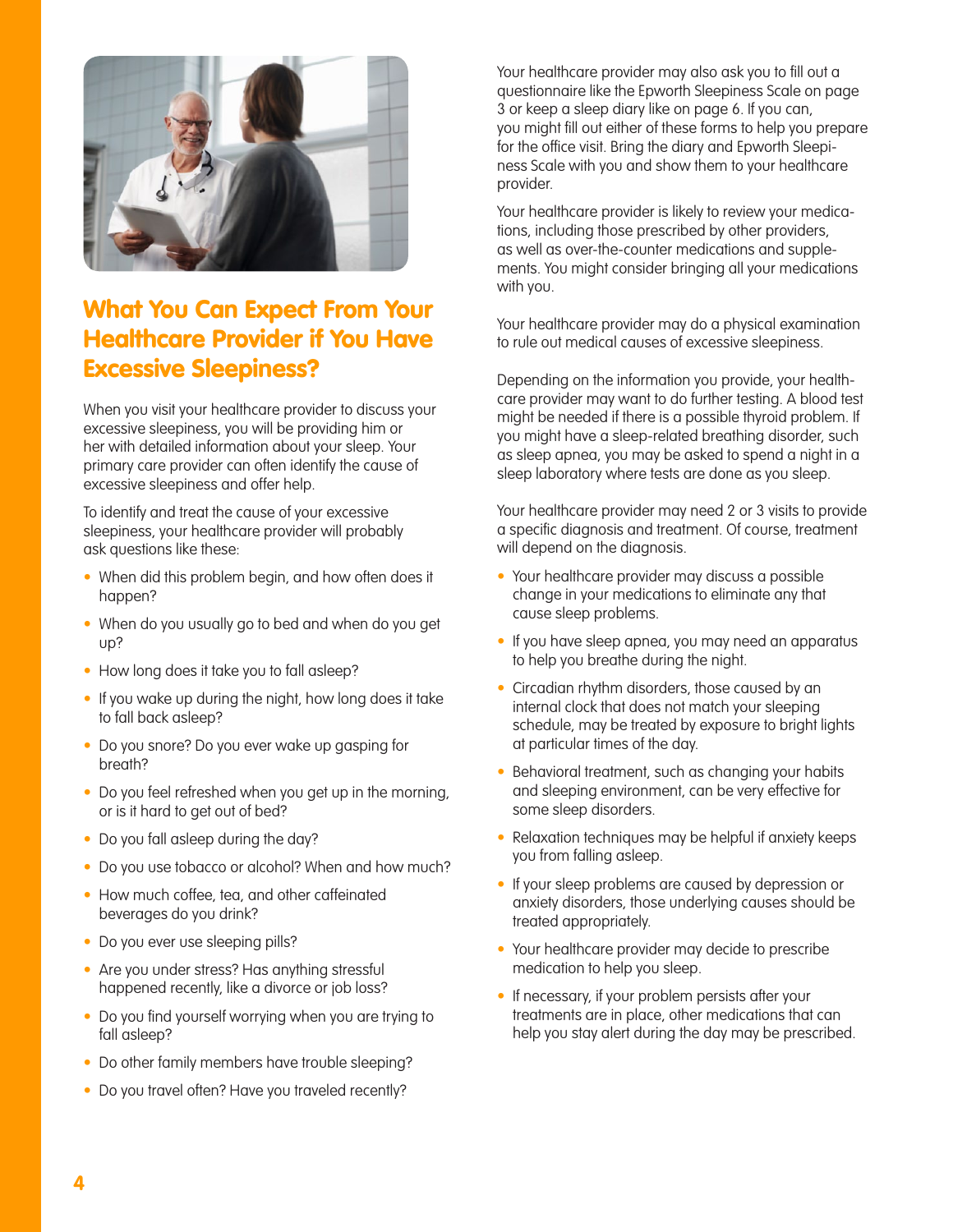## Causes of Poor Sleep and Excessive Sleepiness

Caffeine, found in coffee, tea, chocolate, and many soft drinks, is a stimulant that may keep you awake or disturb your sleep.

Nicotine, from smoking or chewing tobacco, is another stimulant that can interfere with proper sleep.

#### **Certain medications\* can interfere with sleep. Some common examples:**

- • Albuterol or salbutamol (AccuNeb®, Proventil®, Ventolin®, Volmax, VoSpire ER®)
- Dextroamphetamine (Dexedrine®, DextroStat®)
- Methylphenidate or methylphenidylacetate hydrochloride (Concerta®, Metadate CD®, Methylin™, Methylin ER™, Ritalin®)
- Phenylephrine (Neo-Synephrine®, Ah-Chew D, Despec-SF®, Dimetapp Cold Drops®, Gilchew IR, Nasop®, Phenyl-T, Sudafed® PE, Sudogest® PE, Triaminic Thin Strips Cold, Wal-Phed PE®)
- Guaifenesin/phenylephrine/phenylpropanolamine (Ami-Tex, Banex, Dura-Gest, Duratex, Enomine®, Entex®, Fentex, Guaifenex®, Phenylfenesin, Quintex)
- Pseudoephedrine (Afrinol, Cenafed®, Chlor-Trimeton® Nasal Decongestant, Congestaclear®, Contac® Cold, Decofed Liquid, Dimetapp® 12-Hour Non-Drowsy Extentabs, Dimetapp® Decongestant, Drixoral® Non-Drowsy Formula, Efidac®, ElixSure® Decongestant, Entex®, Genaphed®, Myfedrine, Nasofed™, Pseudocot-T®, Pseudofed, Pseudotabs, Pseudoval, Q-Fed, Ridifed®, Seudotabs, Silfedrine, Sudafed®, Sudodrin, SudoGest, Sudrine, Superfed, Suphedrin, Triaminic® AM, Triaminic® Softchews Allergy Congestion, Tylenol® Simply Stuffy, Uni-Sed, Unifed, Wal-Phed® )
- Quinidine (Cardioquin®, Quinidine gluconate, Quinidine sulfate)
- Selective serotonin reuptake inhibitors: citalopram (Celexa®), escitalopram (Lexapro®), fluoxetine (Prozac®, Prozac® Weekly, Sarafem®), paroxetine (Paxil®, Paxil CR®, Pexeva®), sertraline (Zoloft®), fluoxetine combined with the atypical antipsychotic olanzapine (Symbyax®)
- Theophylline (Aerolate III®, Aerolate JR®, Aerolate Sr. ®, Aquaphyllin®, Asmalix®, Bronkodyl®, Elixophyllin®, Quibron® T, Quibron® T/SR, Respbid®, Slo-Phyllin®, Slo Bid®, Slo-Bid® Gyrocaps, T-Phyl®, Theo-24®, Theo-Dur® Sprinkle, Theo- Time, Theo-X, Theobid®, TheoCap™, Theochron®, Theoclear®, Theoclear®-80, Theo-Dur®, Theolair®, Theosol-80, Theovent®, Truxophyllin, Uni-Dur®, Uniphyl®)

#### **Certain medications\* that might make you drowsy include:**

- Chlorpheniramine
- Clonazepam (Klonopin®)
- Diphenhydramine (Benadryl®)
- • Estazolam (ProSom™)
- Eszopiclone (Lunesta®)
- • Flurazepam (Dalmane®, Dalmadorm®)
- Temazepam (Restoril<sup>®</sup>)
- Zolpidem (Ambien®)

#### **Sleep disorders often cause excessive sleepiness:**

- Sleep apnea
- Circadian rhythm sleep disorders
- Periodic limb movement disorder
- Restless legs syndrome
- Narcolepsy

#### **Other medical conditions can interfere with sleep:**

- • Pain
- Drug or alcohol intoxication or withdrawal
- Thyroid disorders
- Shortness of breath from any cause

#### **Medical conditions can cause excessive sleepiness:**

- Brain tumors
- Chronic obstructive pulmonary disease
- Chronic renal disease
- Congestive heart failure
- Encephalitis
- Endocrine disorders
- Genetic disorders affecting the central nervous system
- Head trauma
- Infections
- Inflammatory conditions
- Metabolic conditions
- Neurodegenerative diseases, such as Alzheimer disease
- • Stroke
- Toxic conditions

#### **Psychological causes of poor sleep:**

- Depression
- Anxiety disorders
- Stress
- Worrying
- Mania

#### **Environmental causes of poor sleep:**

- Bedroom too hot or too cold
- Noise or light
- Eating, exercise, or caffeine or alcohol use before bedtime
- Jet laa
- Shift work
- Daytime napping

\*Do not stop or change your medications without consulting your healthcare provider.

Adapted from the American Academy of Family Physicians. Available at: http://www.aafp.org/afp/990401ap/1911.html

Adapted with permission from: Van Brunt DL, Riedel BW, Lichstein KL. Insomnia. In: Hasselt VB, Hersen M, eds. Sourcebook of Psychological Treatment Manuals for Adult Disorders. New York, NY: Plenum; 1996:539-556.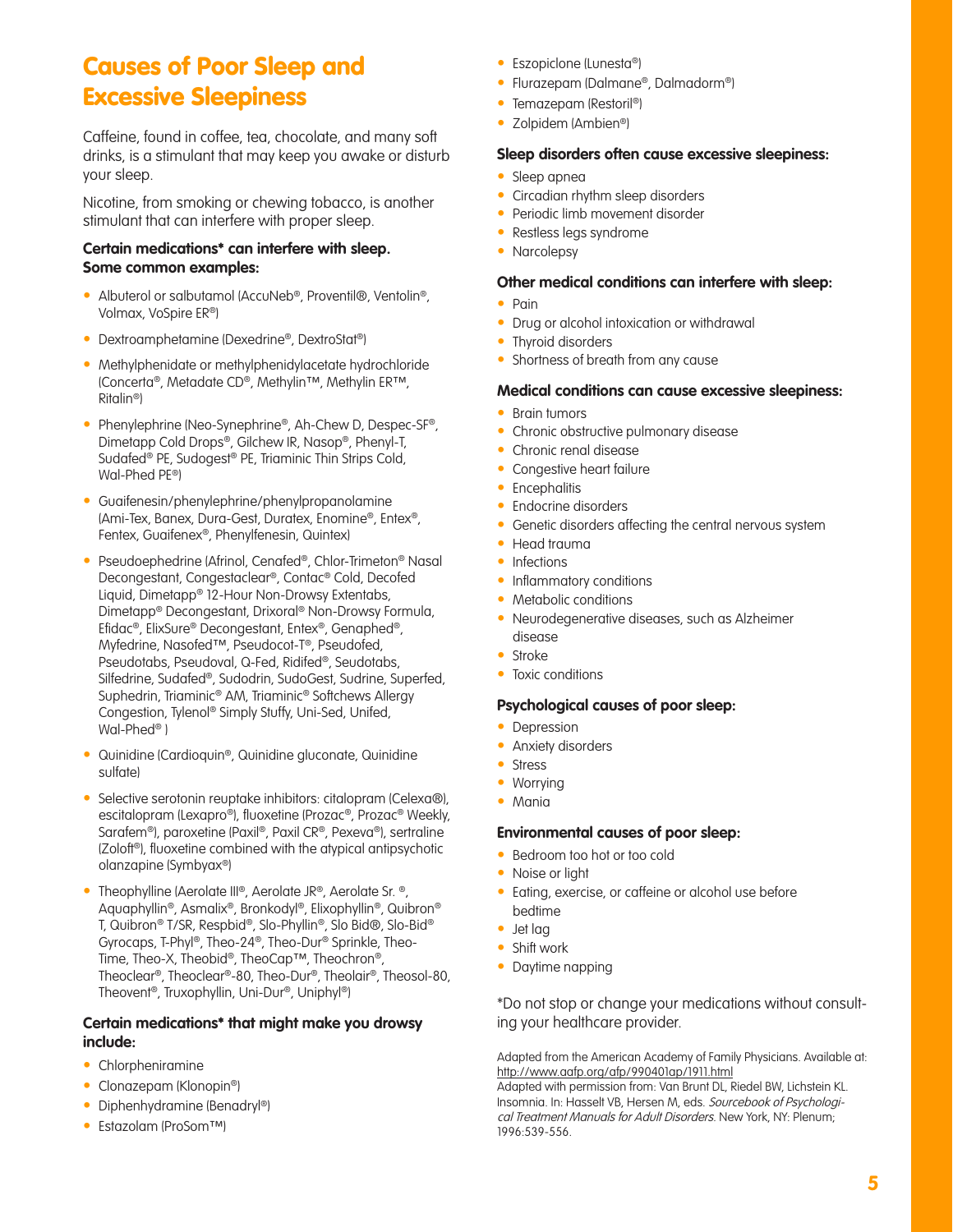| DATE <sub>.</sub><br><b>DAY.</b><br><b>DAYA</b>                                                                                                | <b>DATE</b><br><b>DAY</b><br><b>DAY 3</b>                                                                                             | <b>DATE</b><br><b>DAY</b><br><b>DAY 2</b>                                                                                             | <b>DATE</b><br><b>DAY</b><br>DAY 1                                                                                        | 1-4 below and<br>Fill out days<br>on page 2<br>days 5-7                                                                                                                                                |                                    |
|------------------------------------------------------------------------------------------------------------------------------------------------|---------------------------------------------------------------------------------------------------------------------------------------|---------------------------------------------------------------------------------------------------------------------------------------|---------------------------------------------------------------------------------------------------------------------------|--------------------------------------------------------------------------------------------------------------------------------------------------------------------------------------------------------|------------------------------------|
| <b>PM/AM</b>                                                                                                                                   | <b>PM/AM</b>                                                                                                                          | <b>PM/AM</b>                                                                                                                          | <b>PM/AM</b>                                                                                                              | night at:<br>bed last<br>I went to                                                                                                                                                                     |                                    |
| <b>PM/AM</b>                                                                                                                                   | <b>PM/AM</b>                                                                                                                          | <b>PM/AM</b>                                                                                                                          | MA/MP                                                                                                                     | morning at:<br>bed this<br>I got out of<br>С                                                                                                                                                           |                                    |
| Minutes                                                                                                                                        | Minutes                                                                                                                               | Minutes                                                                                                                               | Minutes                                                                                                                   | asleep in:<br>Last night,<br>l fell<br>$\blacksquare$<br>P<br>니                                                                                                                                        |                                    |
| Times                                                                                                                                          | Times                                                                                                                                 | <b>IImes</b>                                                                                                                          | Times                                                                                                                     | of times)<br>night:<br>I woke up<br>during the<br>(Record number<br>6<br>$\overline{\mathbf{N}}$                                                                                                       |                                    |
| $\Box$<br>$\Box$<br>$\Box$<br>Fatigued<br>Refreshed<br>Somewhat<br>refreshed                                                                   | $\Box$<br><b>Refreshed</b><br>$\Box$<br>Fatigued<br>Somewhat<br>refreshed                                                             | $\Box$<br>$\Box$<br><b>Fatigued</b><br>Refreshed<br>Somewhat<br>refreshed                                                             | $\Box$<br><b>Fatigued</b><br>$\Box$<br>Somewhat<br>Refreshed<br>refreshed                                                 | MORNING<br>up for the<br>(Check one)<br>day, I felt:<br>When I woke                                                                                                                                    | National Sleep Foundation Sleep Di |
| Hours                                                                                                                                          | Hours                                                                                                                                 | Hours                                                                                                                                 | Hours                                                                                                                     | of hours)<br>I slept a<br>(Record number<br>total of:<br>Last night                                                                                                                                    |                                    |
|                                                                                                                                                |                                                                                                                                       |                                                                                                                                       |                                                                                                                           | physical discomfort,<br>stress, snoring,<br>emotional, physical<br>temperature)<br>your sleep; e.g.<br>factors that affected<br>or environmental<br>(List any mental,<br>disturbed by:<br>My sleep was |                                    |
| □ No <sup>-</sup><br>$\Box$<br>$\Box$<br>$\Box$<br>Within several<br><b>Afternoon</b><br>Morning<br>applicable<br>pad at priop<br>hours before | $\Box$<br>Afternoon<br>$\Box$<br>$\Box$<br>Νò<br>applicable<br>Within several<br>paing to bed<br>Morning<br>hours before              | $\Box$<br>$\Box$<br>$\Box$<br>$\Box$<br>  Not<br>Afternoon<br>applicable<br>Within several<br>Morning<br>boing to bed<br>hours before | <b>Mithin several</b><br>□ Not<br>Afternoon<br>□<br>applicable<br>Morning<br>going to bed<br>hours before                 | cola)<br>caffeinated<br>(e.g. coffee, tea,<br>drinks in the:<br>I consumed<br>$\overline{C}$ O $\overline{M}$                                                                                          | <b>lary</b>                        |
| $\Box$<br>$\Box$<br>$\Box$<br>□<br>Within several<br>applicable<br>Not<br>Afternoon<br>Morning<br>going to bed<br>hours before                 | $\Box$<br>$\Box$<br>$\Box$<br>□<br>Within several<br>applicable<br>Not<br>going to bed<br>Afternoon<br>Morning<br><b>hours before</b> | $\Box$<br>□<br>□<br>□<br>applicable<br>Not<br>Within several<br><b>Afternoon</b><br>Morning<br>ped at price<br>hours before           | $\Box$<br>□<br>□<br>$\Box$<br>Not<br>applicable<br>Within several<br>pad at priop<br>Afternoon<br>Morning<br>hours before | I exercised<br>in the:<br>minutes<br>at least 20<br>$\overline{\phantom{0}}$<br>$\frac{1}{\sqrt{2}}$<br>٣                                                                                              |                                    |
| $\Box$<br>□<br>□<br><b>Alcohol</b><br>Not<br>applicable<br>A heavy<br>meal                                                                     | <b>Alcohol</b><br>$\Box$<br>□<br>Not<br>A heavy<br>applicable<br>meal                                                                 | $\Box$<br>$\Box$<br>$\Box$<br>applicable<br><b>Not</b><br>A heavy<br><b>Alcohol</b><br>meal                                           | $\Box$<br>□<br>□<br><b>Not</b><br>A heavy<br><b>Alcohol</b><br>applicable<br>meal                                         | 园<br>$y$ 2-3 hours<br>Approximatel<br>consumed:<br>to bed, I<br>before going<br>⋗<br>Η<br>$\overline{a}$<br>Z                                                                                          |                                    |
|                                                                                                                                                |                                                                                                                                       |                                                                                                                                       |                                                                                                                           | $\blacktriangledown$<br>Medication(s)<br>medication/drug(s)]<br>the day:<br>I took during<br>[List name of<br>C<br>보<br>U                                                                              |                                    |
|                                                                                                                                                |                                                                                                                                       |                                                                                                                                       |                                                                                                                           | $\blacktriangleright$<br>before going<br>watch TV, work,<br>activity:<br>to sleep, I did<br>About 1 hour<br>read)<br>the following<br>(List activity; e.g.<br>≺                                        |                                    |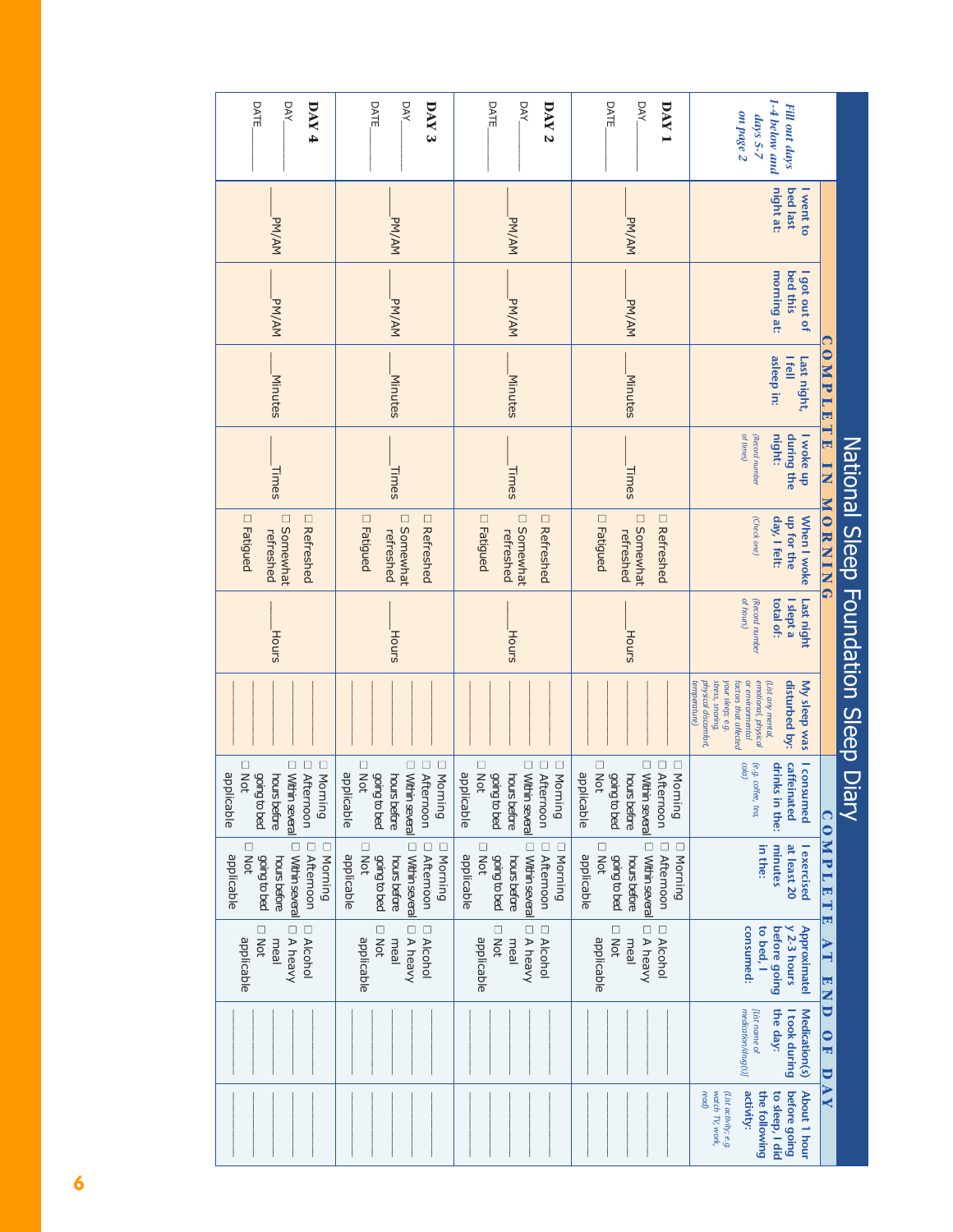| National Sleep Foundation Sleep Diary | DAY<br>$\overline{\phantom{0}}$<br>END<br>AT<br>COMPLETE<br>N MORNING | About 1 hour<br>to sleep, I did<br>the following<br>before going<br>List activity; e.g.<br>watch TV, work,<br>activity:<br>read)<br>I took during<br>Medication(s)<br>medication/drug(s)]<br>[List name of<br>the day:<br>before going<br>Approximatel<br>$y$ 2-3 hours<br>consumed:<br>to bed, I<br><b>l</b> exercised<br>at least 20<br>minutes<br>in the:<br>I consumed<br>caffeinated<br>$(e.g. \; coffee, \;tea, \; colo)$<br>drinks in<br>the:<br>your sleep; e.g. stress<br>or environmental fac-<br>My sleep was<br>disturbed by:<br>emotional, physical<br>physical discomfort,<br>tors that affected<br>(List any mental,<br>temperature)<br>snoring,<br>(Record number<br>Last night<br>total of:<br>I slept a<br>of hours)<br>woke up for<br>the day, I<br>When I<br>(Check one)<br>felt:<br>the<br>e | applicable<br>$\Box$ A heavy<br>Alcohol<br>meal<br>□ Not<br>Within several<br>hours before<br>Afternoon<br>going to bed<br>applicable<br>Morning<br>Not<br>$\Box$<br>П<br>$\Box$<br>Within several<br>hours before<br>going to bed<br>applicable<br>Afternoon<br>Morning<br>Not<br>Hours<br>Somewhat<br>Refreshed<br>refreshed<br><b>Fatigued</b><br>$\Box$ | applicable<br>$\Box$ A heavy<br>Alcohol<br>meal<br>$\frac{1}{2}$ Not<br>Within several<br>Afternoon<br>hours before<br>going to bed<br>applicable<br>Morning<br>Not<br>$\Box$<br>$\Box$<br>$\Box$<br>□<br>Within several<br>hours before<br>going to bed<br>applicable<br>Afternoon<br>Morning<br>Not<br>Hours<br>Somewhat<br>Refreshed<br>refreshed<br><b>Fatigued</b><br>$\Box$ | applicable<br>$\Box$ A heavy<br>Alcohol<br>meal<br>□ Not<br>Within several<br>hours before<br>Afternoon<br>going to bed<br>Morning<br>Not<br>$\Box$<br>$\Box$<br>$\Box$<br>$\Box$ Within several<br>hours before<br>going to bed<br>Afternoon<br>Morning<br>$\Box$<br>Hours<br>Somewhat<br>Refreshed<br>refreshed<br>$\Box$<br>$\Box$<br>Times |
|---------------------------------------|-----------------------------------------------------------------------|-------------------------------------------------------------------------------------------------------------------------------------------------------------------------------------------------------------------------------------------------------------------------------------------------------------------------------------------------------------------------------------------------------------------------------------------------------------------------------------------------------------------------------------------------------------------------------------------------------------------------------------------------------------------------------------------------------------------------------------------------------------------------------------------------------------------|-------------------------------------------------------------------------------------------------------------------------------------------------------------------------------------------------------------------------------------------------------------------------------------------------------------------------------------------------------------|-----------------------------------------------------------------------------------------------------------------------------------------------------------------------------------------------------------------------------------------------------------------------------------------------------------------------------------------------------------------------------------|------------------------------------------------------------------------------------------------------------------------------------------------------------------------------------------------------------------------------------------------------------------------------------------------------------------------------------------------|
|                                       |                                                                       |                                                                                                                                                                                                                                                                                                                                                                                                                                                                                                                                                                                                                                                                                                                                                                                                                   |                                                                                                                                                                                                                                                                                                                                                             |                                                                                                                                                                                                                                                                                                                                                                                   | Not                                                                                                                                                                                                                                                                                                                                            |
|                                       |                                                                       |                                                                                                                                                                                                                                                                                                                                                                                                                                                                                                                                                                                                                                                                                                                                                                                                                   |                                                                                                                                                                                                                                                                                                                                                             |                                                                                                                                                                                                                                                                                                                                                                                   |                                                                                                                                                                                                                                                                                                                                                |
|                                       |                                                                       |                                                                                                                                                                                                                                                                                                                                                                                                                                                                                                                                                                                                                                                                                                                                                                                                                   |                                                                                                                                                                                                                                                                                                                                                             |                                                                                                                                                                                                                                                                                                                                                                                   |                                                                                                                                                                                                                                                                                                                                                |
|                                       |                                                                       |                                                                                                                                                                                                                                                                                                                                                                                                                                                                                                                                                                                                                                                                                                                                                                                                                   |                                                                                                                                                                                                                                                                                                                                                             |                                                                                                                                                                                                                                                                                                                                                                                   | <b>Fatigued</b>                                                                                                                                                                                                                                                                                                                                |
|                                       |                                                                       | (Record number<br><b>woke</b><br>during<br>night:<br>of times)                                                                                                                                                                                                                                                                                                                                                                                                                                                                                                                                                                                                                                                                                                                                                    | Times                                                                                                                                                                                                                                                                                                                                                       | Times                                                                                                                                                                                                                                                                                                                                                                             |                                                                                                                                                                                                                                                                                                                                                |
|                                       | COMPLETE                                                              | Last night,<br>asleep in:<br>l fell                                                                                                                                                                                                                                                                                                                                                                                                                                                                                                                                                                                                                                                                                                                                                                               | Minutes                                                                                                                                                                                                                                                                                                                                                     | Minutes                                                                                                                                                                                                                                                                                                                                                                           | Minutes                                                                                                                                                                                                                                                                                                                                        |
|                                       |                                                                       | morning at:<br>I got out of<br>bed this                                                                                                                                                                                                                                                                                                                                                                                                                                                                                                                                                                                                                                                                                                                                                                           | PM/AM                                                                                                                                                                                                                                                                                                                                                       | PM/AM                                                                                                                                                                                                                                                                                                                                                                             | PM/AM                                                                                                                                                                                                                                                                                                                                          |
|                                       |                                                                       | went to<br>night at:<br>bed last                                                                                                                                                                                                                                                                                                                                                                                                                                                                                                                                                                                                                                                                                                                                                                                  | PM/AM                                                                                                                                                                                                                                                                                                                                                       | PM/AM                                                                                                                                                                                                                                                                                                                                                                             | PM/AM                                                                                                                                                                                                                                                                                                                                          |
|                                       |                                                                       |                                                                                                                                                                                                                                                                                                                                                                                                                                                                                                                                                                                                                                                                                                                                                                                                                   |                                                                                                                                                                                                                                                                                                                                                             |                                                                                                                                                                                                                                                                                                                                                                                   |                                                                                                                                                                                                                                                                                                                                                |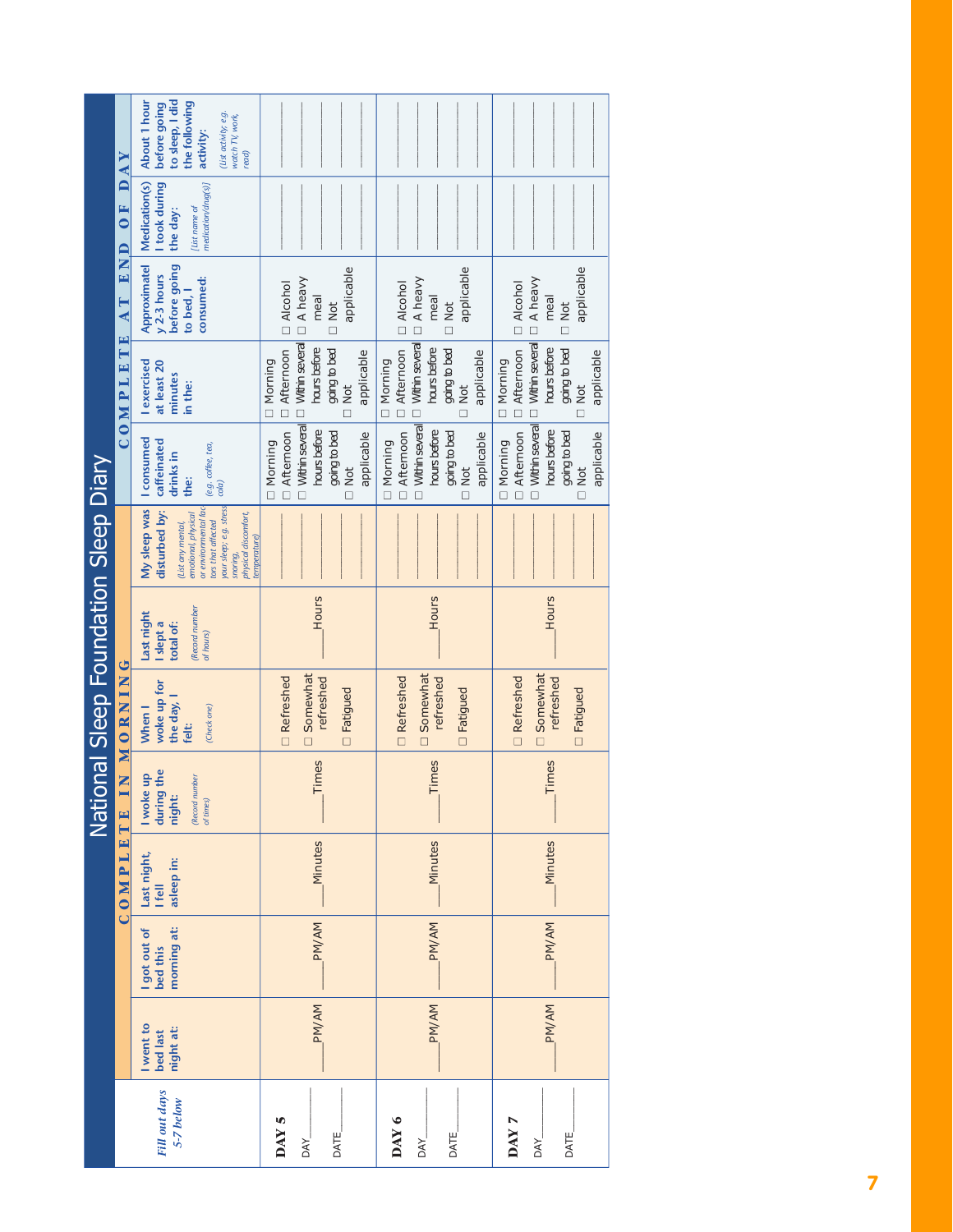## What You Can Do To Get Better Sleep

There are many things you can do on your own to improve your sleep. Try as many of these as you can.

- **• Establish a bedtime routine.** Go to bed at the same time every night and get up at the same time every morning, even on weekends. This helps your brain set your internal clock so you will be more likely to be sleepy at bedtime and awake in the morning.
- **• Allow enough time for sleeping.** The need for sleep varies from person to person, but most adults need 7 to 9 hours of sleep every night. Many people stay up later than they should and struggle to get up in the morning.
- **• Enjoy quiet, relaxing activities just before bedtime.** Take a bath, read, pray, meditate, or listen to quiet music. Don't do anything that might make you anxious or excited right before bedtime like paying bills or playing video games. Bright lights signal your brain that it is time to wake up, so if you can, dim the lights before bedtime or use lower wattage bulbs in your bedroom.
- **• Use your bed only for sleep and sex.** You want to associate your bedroom with relaxation and sleep. Do not eat, watch television, or play video games in bed. Keep your computer and work materials out of the bedroom.
- **• Make your bedroom comfortable for sleeping.** It should be cool, dark, and quiet. Put blackout shades and lined curtains on your windows to block light from the street, or wear eyeshades. If it is noisy, wear ear plugs. You can also block noise by creating "white noise" with any appliance that makes a low humming sound, like a fan. It is also important to have a comfortable mattress and pillows. A good mattress lasts about 10 years, so it may be time to think about replacing yours.
- **• Don't eat a big meal close to bedtime.** A full stomach can make you uncomfortable and disturb your sleep. Spicy foods may cause heartburn. If you drink too much liquid in the evening, you may need to wake up to use the bathroom during the night. Some people like to have a snack before bed, but it is best to keep it small.
- **• Avoid caffeine in the evening.** Many of us enjoy the stimulating effects of caffeine, especially in our morning coffee or tea. However, the caffeine in coffee, tea, soda, and chocolate stays in your body and can keep you awake or make you wake up during the night. Even if you can fall asleep with caffeine in your body, you may find that you sleep more soundly and feel better in the morning if you skip the evening caffeine.
- **• Avoid tobacco in the evening.** The nicotine in tobacco is a stimulant. Like caffeine, it can make it harder to fall asleep and can decrease the quality of sleep.
- **• Avoid alcohol before bedtime.** Many people find that alcohol helps them fall asleep, but alcohol may disturb your sleep the rest of the night. You will probably sleep more soundly if you do not drink.
- **• Set your worries aside.** Some people who worry when they try to fall asleep find that keeping a journal is helpful. Others make a list of concerns to think about tomorrow and set it aside at bedtime.
- **• Keep naps short.** If you must nap during the day, try to limit it to 30 minutes. Longer naps may make it harder to fall asleep at bedtime.
- **• Get regular exercise.** People who exercise fall asleep more easily and sleep more soundly. Exercise can make you more alert, however, so it is probably better to exercise at least 3 hours before bedtime. Exercising early in the day is preferred.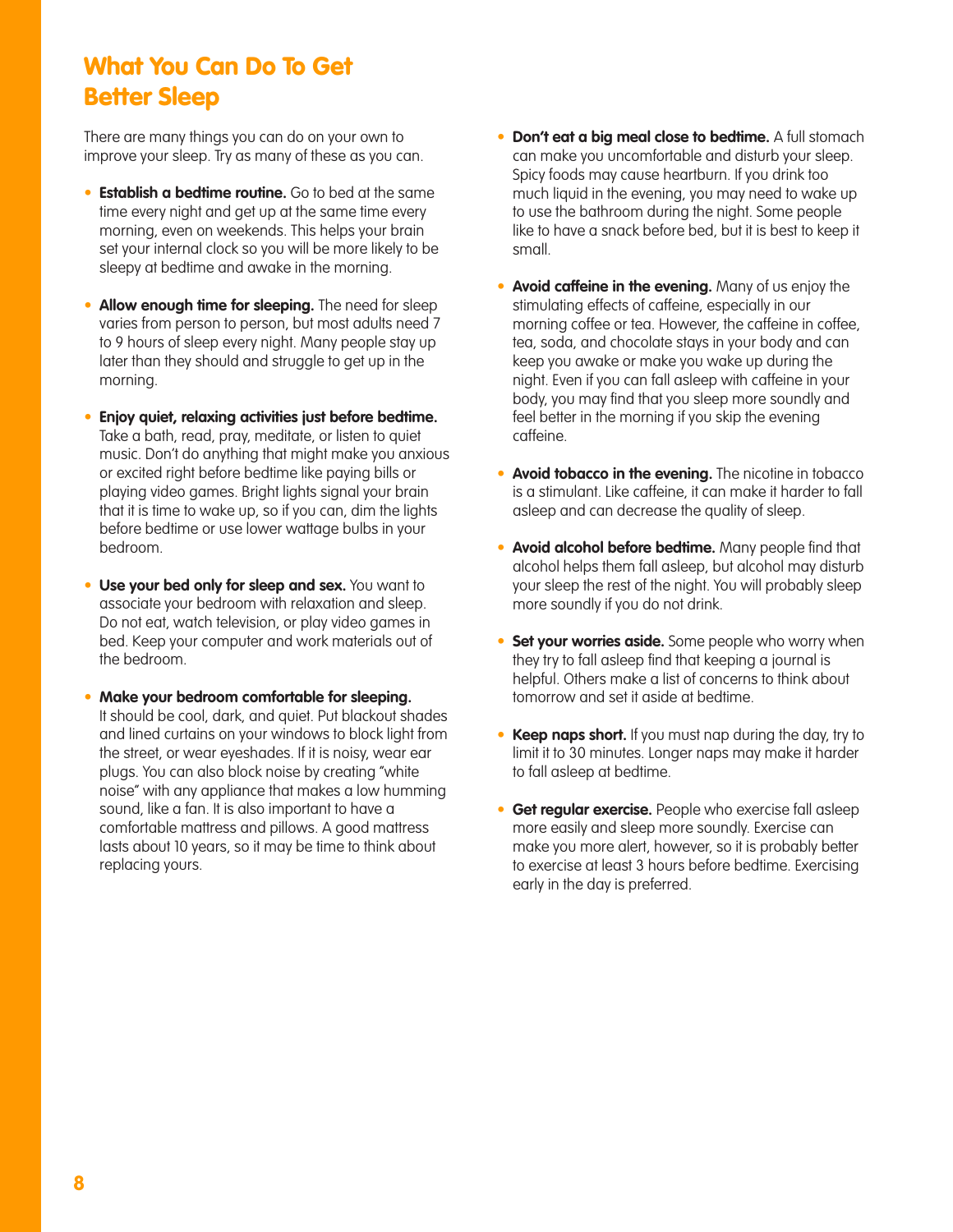## Suggested Reading

AAA Foundation for Traffic Safety. AAA Foundation for Traffic Safety - FAQs: Drowsy Driving. Available at: http:// www.aaafts.org/resources/index.cfm?button=drowsyfaq Accessed April 12, 2011.

Breus MJ How to Sleep Better. WebMD. Available at: http://www.webmd.com/sleep-disorders/guide/sleephygiene Accessed April 12, 2011.

Cataletto ME, Hertz G. Sleeplessness and Circadian Rhythm Disorder. Available at: http://emedicine.med scape.com/article/1188944-overview Accessed April 12, 2011.

Drake C, Roehrs T, Breslau N, et al. The 10-year risk of verified motor vehicle crashes in relation to physiologic sleepiness. Sleep. 2010;33:745-752.

Eddy M, Walbroehl GS. Insomnia. Am Fam Physician. 1999;59:1911-1916. Available at: http://www.aafp.org/ afp/990401ap/1911.html Accessed April 12,2011.

National Sleep Foundation. Summary of Findings. 2005 Sleep in America Poll. Available at: http://www.sleepfoundation.org/sites/default/files/2005\_summary\_of\_ findings.pdf

National Sleep Foundation. Healthy Sleep Tips. Available at: http://www.sleepfoundation.org/article/sleep-topics/ healthy-sleep-tips Accessed April 12, 2011.

Pagel JF. Excessive daytime sleepiness. Am Fam Physician. 2009;79:391-396.

Pagel JF. Medications and their effects on sleep. Prim Care. 2005;32:491-509.

Parish JM. Sleep-related problems in common medical conditions. Chest. 2009;135:563-572.